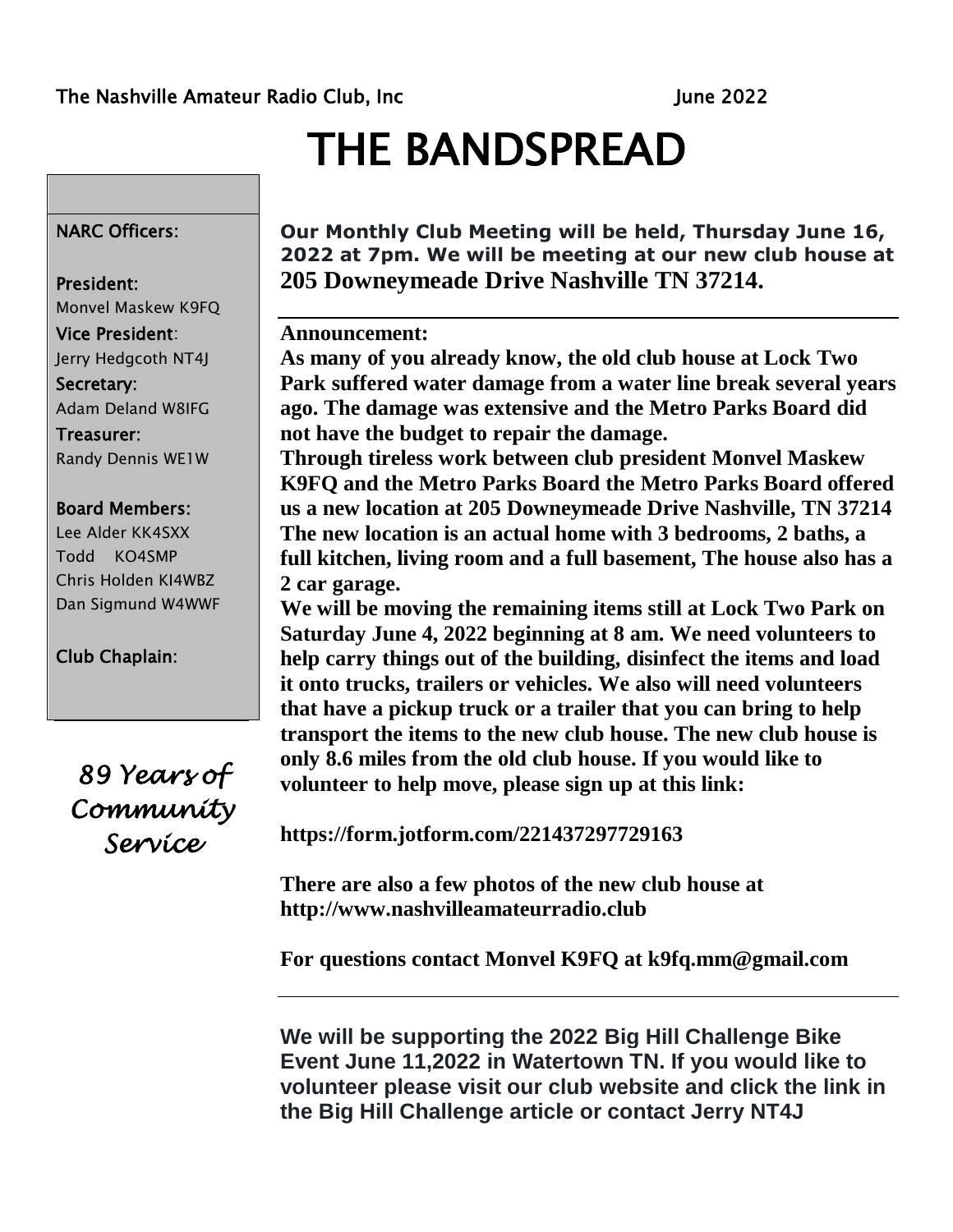# Weekly Net 147.015 FM Monday 7:30PM

Other Net Information

There is a new 10M net on Sunday 7:30 p.m. 28.415 (usb) There is a Bible net on Monday thru Friday at 6am on 147.015 Davidson Co. ARES training net Monday 7 pm. 442.750 Tone 100.0 MTEARS net Monday 8 pm. 442.800 repeater Tone 107.2

**Field Day 2022 is June 25-26. We will participate again this year. If you would like to sign up, please visit the club website and click the link in the Field Day article. The location of our event will be 205 Downeymeade Drive Nashville, Tn. 37214**

### License Exam Session

June 11, 2022 Phone: 615-268-0266 Email K9FQ.mm@gmail.com Preregister beginning at 8am Testing beginning at 9am Crieve Hall Church of Christ Nashville School of Preaching Entrance 4806 Trousdale Drive Nashville, TN. 37220

### **Some New Rules Going into Effect this Year for ARRL Field Day**

After taking a few detours over the past couple of years due to the COVID-19 pandemic, **[ARRL](http://www.arrl.org/field-day) Field Day** rules are being updated on a permanent basis starting this summer. ARRL conducted a Field Day community survey with invitations propagated far and wide, and direct emails sent to more than 15,000 individuals and ARRLaffiliated clubs. After sorting through, reviewing, and discussing the survey results, the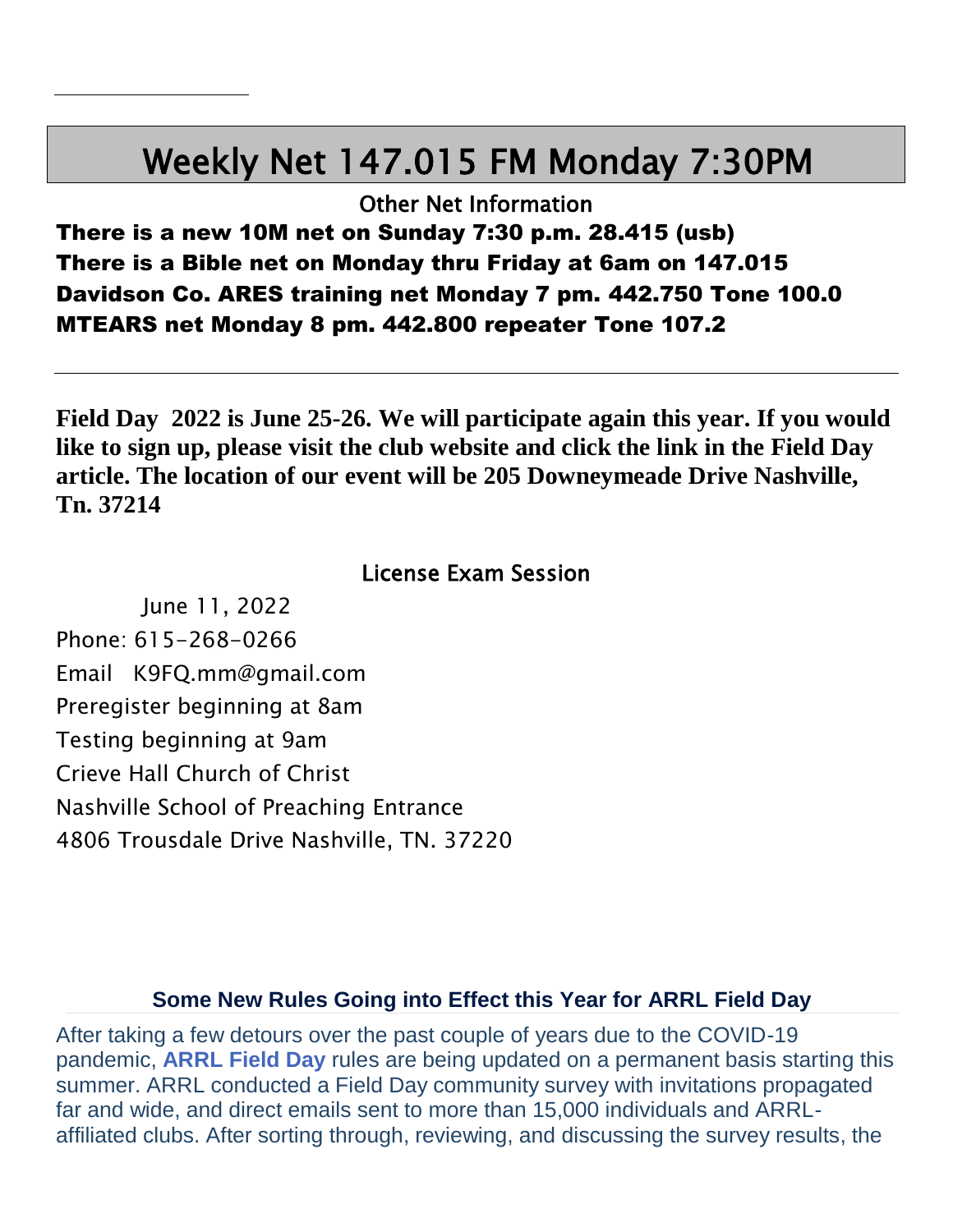ARRL Programs and Services Committee recommended a number of rule changes for ARRL Field Day, which will take place this year over the June 25 – 26 weekend. Starting this year, the maximum PEP output for a transmitter used by anyone submitting a Field Day log will be 100 W. The power multiplier of 2 will remain in place, and the high-power category will be removed from the rules. Until this year, the maximum low-power limit had been 150 W for most ARRL-sponsored operating events. The power multiplier will remain at 5 for QRP participants running a maximum of 5 W or less. As previously announced, 100 W is now the low-power category limit for all ARRL and IARU HF Contests, effective January 1, 2022.

A couple of changes instituted initially as accommodations for the COVID-19 pandemic will remain. Class D (Home) stations will continue to be able to earn points for contacts with other Class D stations. The club aggregate scoring change initiated in 2020 as a temporary measure will become part of the permanent rules. In the aggregate scoring plan, the scores of individual stations are combined under the score of a single club.

Another change, involving Rule 7.3.2 Media Publicity, has been modified. Rules to date have offered 100 bonus points for attempting to obtain publicity and demonstrating same. With the ease of posting via Facebook, Twitter, Instagram, and various other media websites, Field Day participants will now be required to obtain publicity, not just try to do so. Any combination of bona fide media hits would qualify for the bonus points. For example, posting the details of your upcoming or ongoing Field Day activity, or your Field Day results, on a club or news media site, on Facebook, or via Twitter and Instagram would meet the bonus criteria. Photos and videos are encouraged as part of media posts.

### June

June 14 Flag Day June 19 Father's Day

Don't follow your dream, chase them.

If you can image it, you can achieve it; If you can dream it, you can become it William Arthur Ward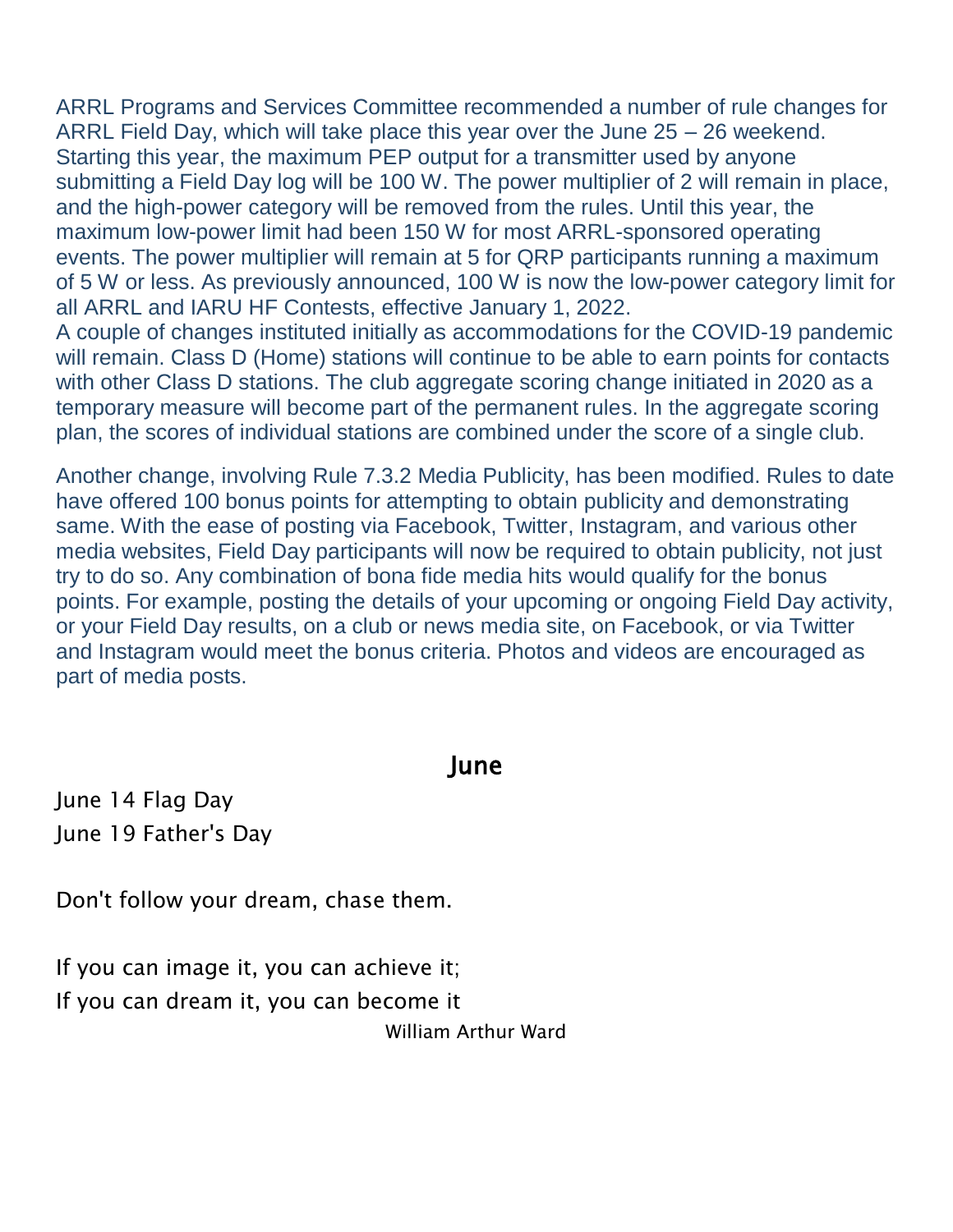The Nashville Amateur Radio Club, Inc. P.O Box 290672 Nashville, TN K4CPO.ORG 37229-0672



## Don't Miss These Next Meetings!

Next Meeting: **Thursday** June 16,2022 7:00 PM

Breakfast Meeting Shoney's Donaldson Pike June 4, 2022 7:30am

July meeting July 21, 2022 205 Downeymead Drive